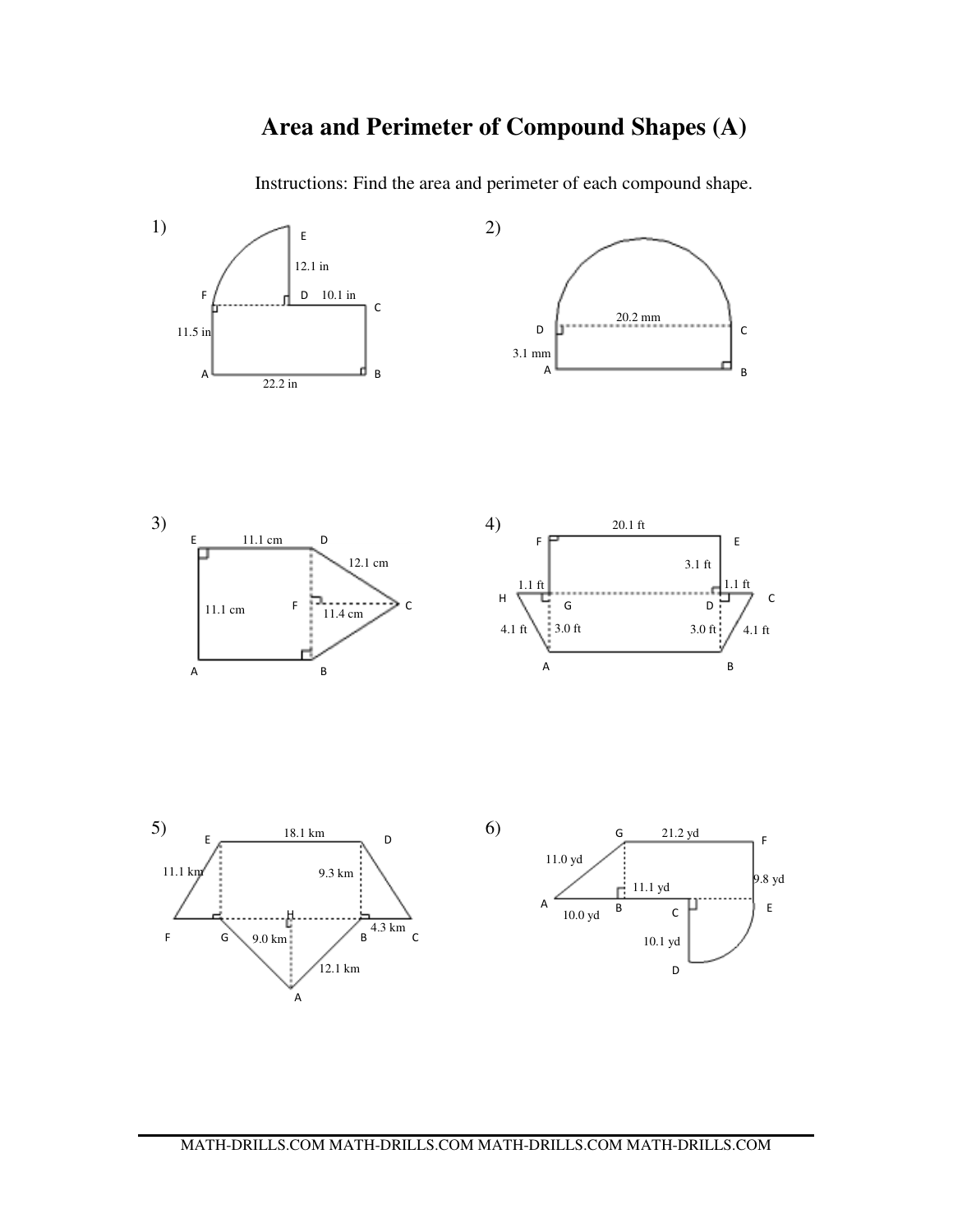### **Area and Perimeter of Compound Shapes Answer (A)**

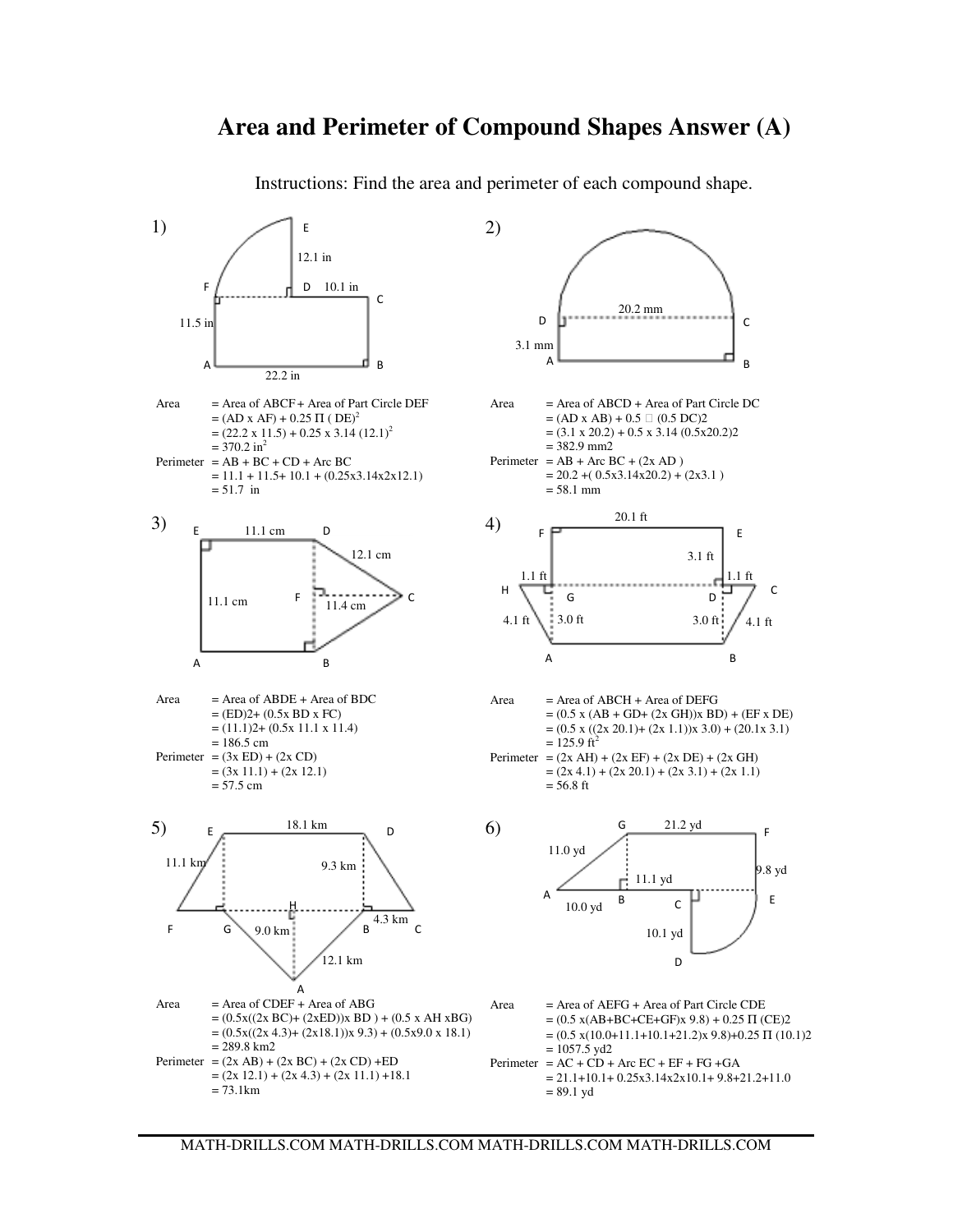## **Area and Perimeter of Compound Shapes (B)**

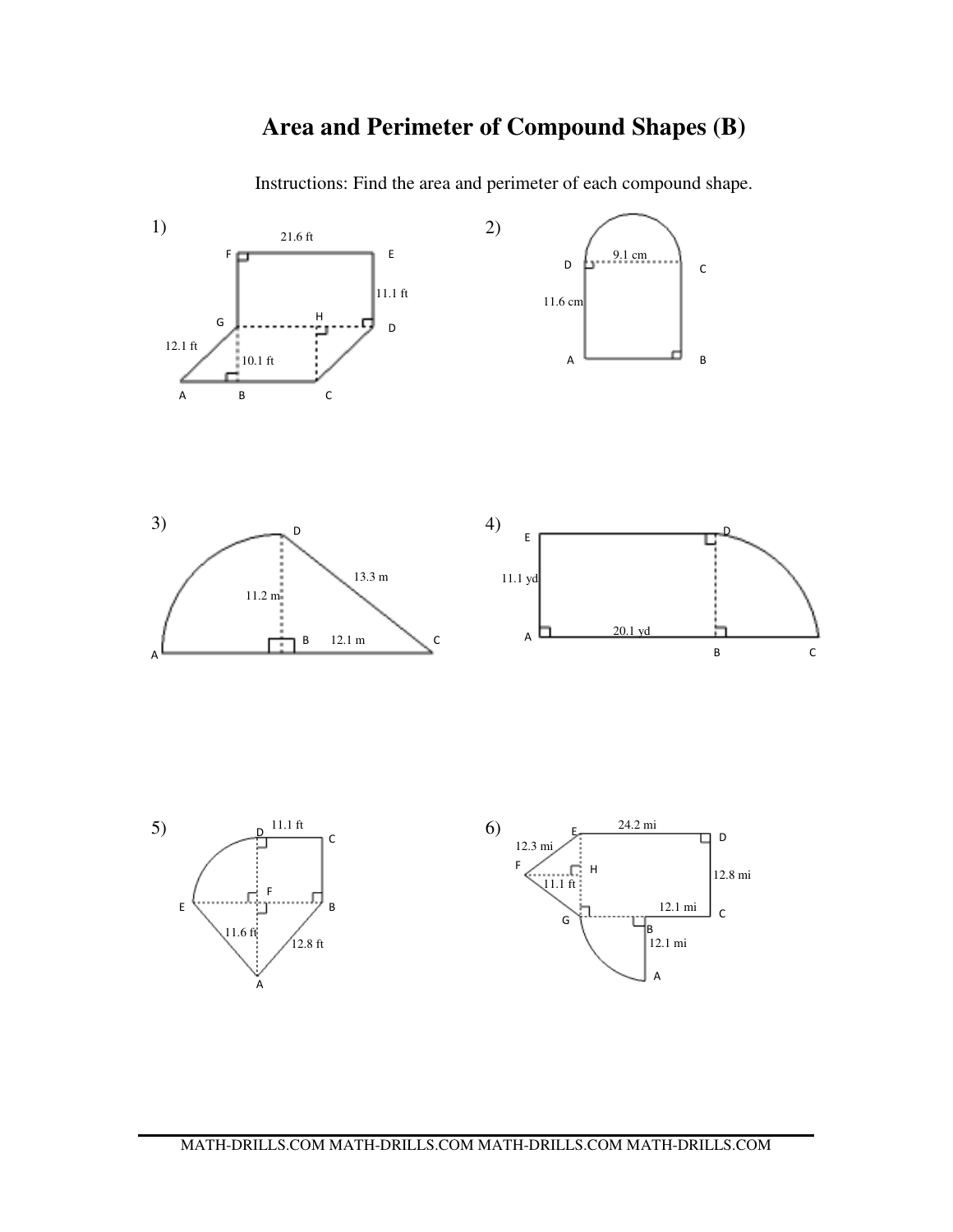#### **Area and Perimeter of Compound Shapes Answer (B)**

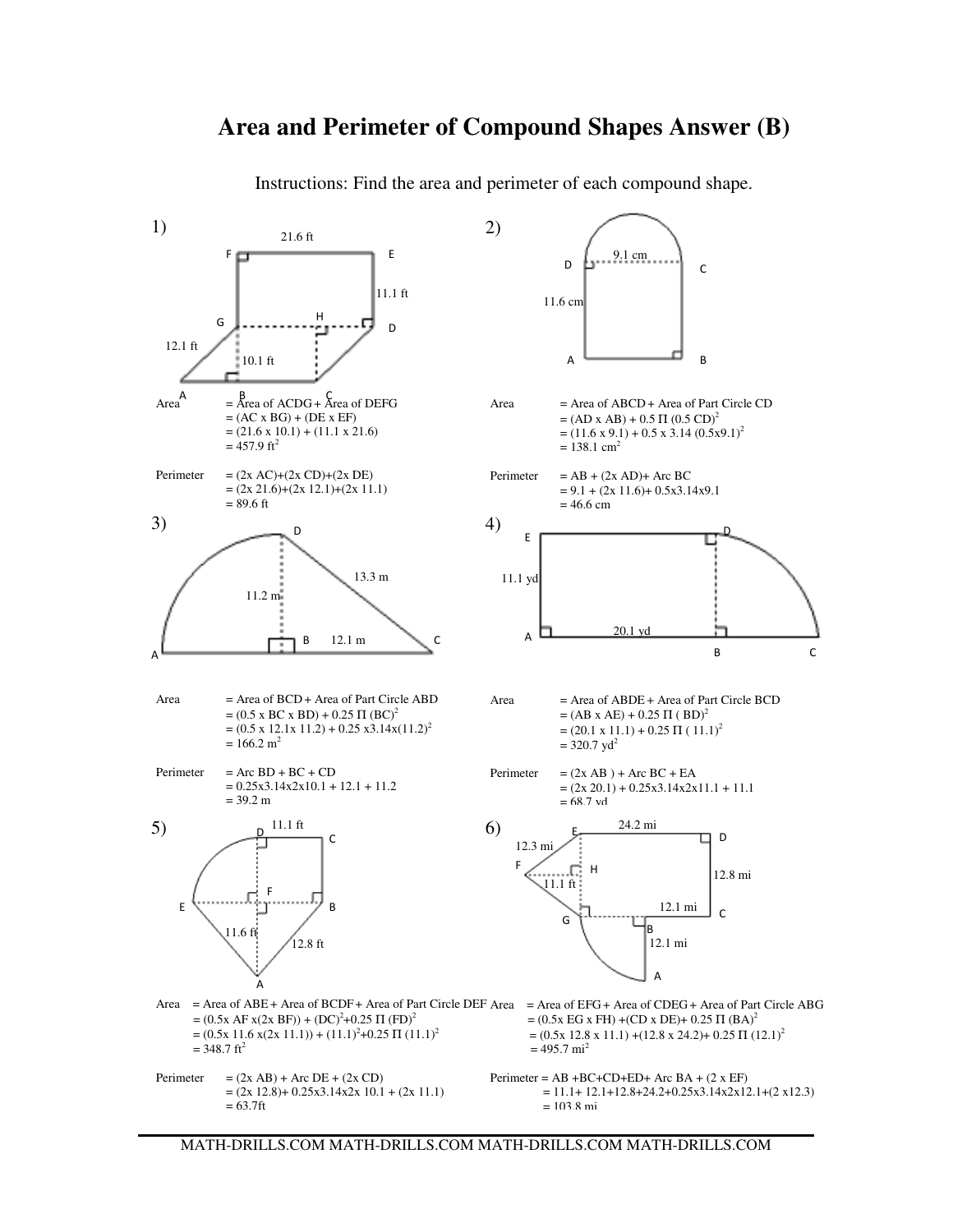## **Area and Perimeter of Compound Shapes (C)**

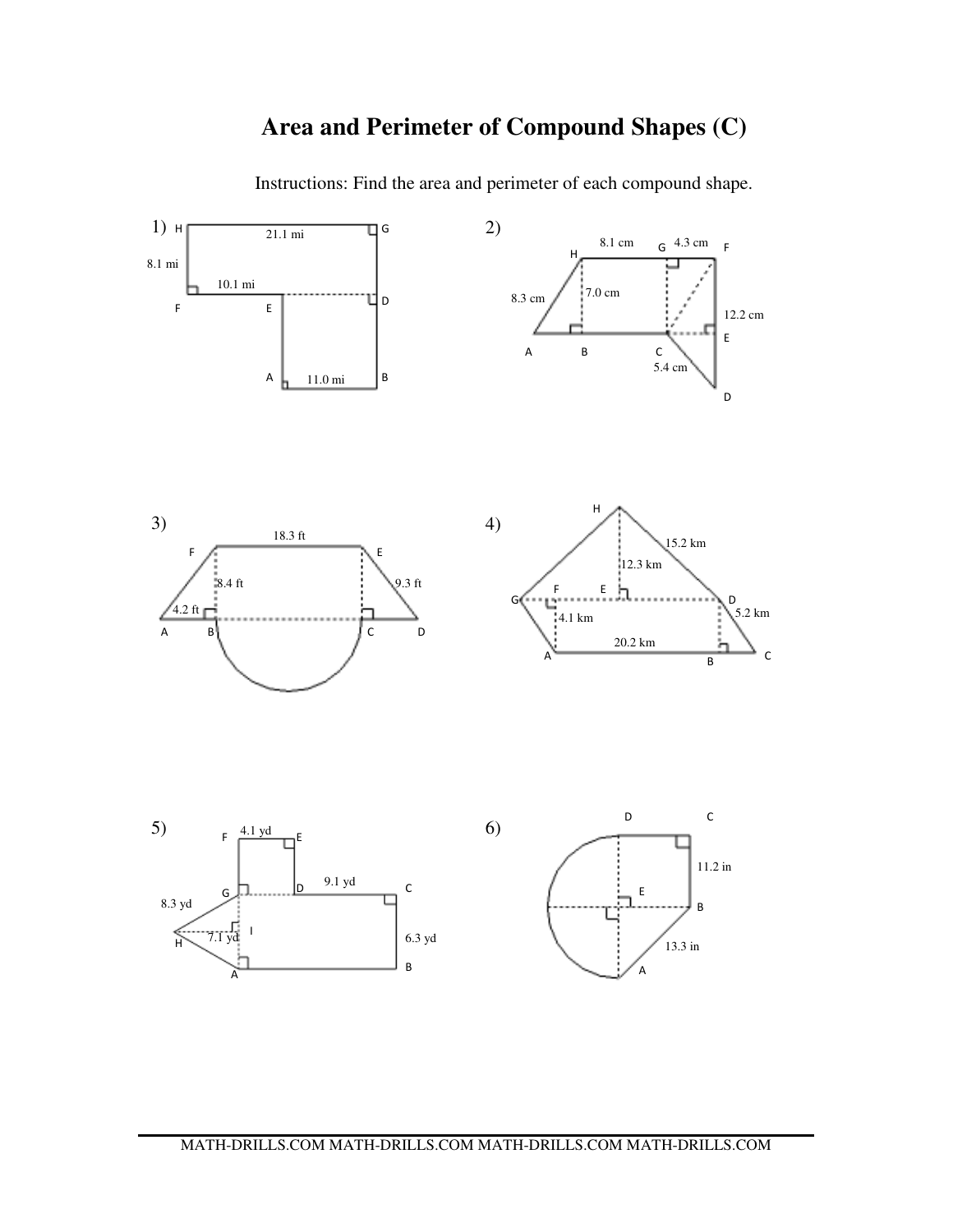### **Area and Perimeter of Compound Shapes Answer (C)**

 $\Box$  G H 1)  $H$  21.1 mi  $\frac{q^{6}}{2}$  2) 21.1 mi 8.1 cm G  $4.3 \text{ cm}$  F H 8.1 mi 10.1 mi 7.0 cm 8.3 cm IJр F E 12.2 cm E B<sub>c</sub> A 5.4 cm A 11.0 mi B D  $Area = Area of ABDE + Area of DFGH$  $Area = Area of ACFH + Area of CDF$  $= (AB)^2 + (HG \times HF)$  $= ((HG+GF) \times HB) + (0.5 \times CExDF)$  $=(11.0)^{2}+(21.1 \times 8.1)$  $= ((8.1 + 4.3) \times 7.0) + (0.5 \times 4.3 \times 12.2)$  $= 291.9$  mi<sup>2</sup>  $= 113.0$  cm<sup>2</sup> Perimeter  $= (3x AB) + (2x HF) + EF + HG$ Perimeter  $= (2x(HG+HF)) + AH + FD + CD$  $=(3x 11.0) + (2x 8.1) + 10.1 + 21.1$  $= (2x(8.1+4.3)) + 8.3+12.2 + 5.4$ = 80.4 mi = 50.7 cm H 3)  $18.3 \text{ ft}$  4) 18.3 ft F  $\mathcal{F}$  and  $\mathcal{F}$  and  $\mathcal{F}$ 15.2 km 12.3 km 8.4 ft  $\frac{1}{2}$  9.3 ft F E  $4.2 \text{ ft}$  defined by  $\overline{a}$  defined by  $\overline{b}$  $\mathsf{D}$ 5.2 km 4.1 km A B C D 20.2 km A C B  $Area = Area of ADEF + Area of Part Circle BC$  $Area = Area of ACDG + Area of DGH$  $= (0.5x((2xAB)+EF)xBF) + 0.5 \Pi (0.5 BC)^2$  $= (AC x AF) + (0.5x DG x EH)$  $=(0.5x((2x4.2)+18.3)x8.4)+0.5 \Pi(0.5x18.3)^2$  $=(20.2 \times 4.1) + (0.5 \times 20.2 \times 12.3)$  $= 375.0$  ft<sup>2</sup>  $= 207.1$  km<sup>2</sup> Perimeter =  $AC + (2x CD) + (2 x DH)$ Perimeter  $= (2x AB) + Arc BC + (2xDE) + EF$  $= 20.2 + (2 \times 5.2) + (2 \times 15.2)$  $=(2x 4.2) + 0.5x3.14x18.3 + (2x9.3) + 18.3$  $= 74.0$  ft  $= 61$  km D C 5)  $F \xrightarrow{4.1 \text{ yd}} E$  6)  $F \xrightarrow{4.1 \text{ yd}} E$ 11.2 in D C 9.1 yd G П E 8.3 yd B 7.1 yd I 6.3 yd H 13.3 in B A A Area = Area of AGH + Area of ABCG + Area of DEFG Area = Area of ABE + Area of BCDE + Area of Part Circle ADE  $= (0.5x \text{ AG } x \text{ HI}) + ((CD + FE)x \text{ BC})) + (FE)^2$  $=(0.5x \text{ AEx BE}) + (BC)^2 + 0.5 \Pi (BC)^2$  $=(0.5x 6.3x 7.1) + ((9.1+4.1)x 6.3)) + (4.1)^{2}$  $=(0.5x(11.2)^{2})+(11.2)^{2}+0.5x3.14(11.2)^{2}$  $= 122.3$  yd<sup>2</sup>  $= 385.1 \text{ in}^2$ Perimeter =  $(2x AB) + BC + (2x FE) + (2x GH)$ Perimeter =  $Arc AD + AB + (2x BC)$  $=(2x 13.2) + 6.3 + (2x 4.1) + (2x 8.3)$  $= 0.5x3.14x2x11.2 + 13.3 + (2x11.2)$ = 57.5 yd = 70.9 in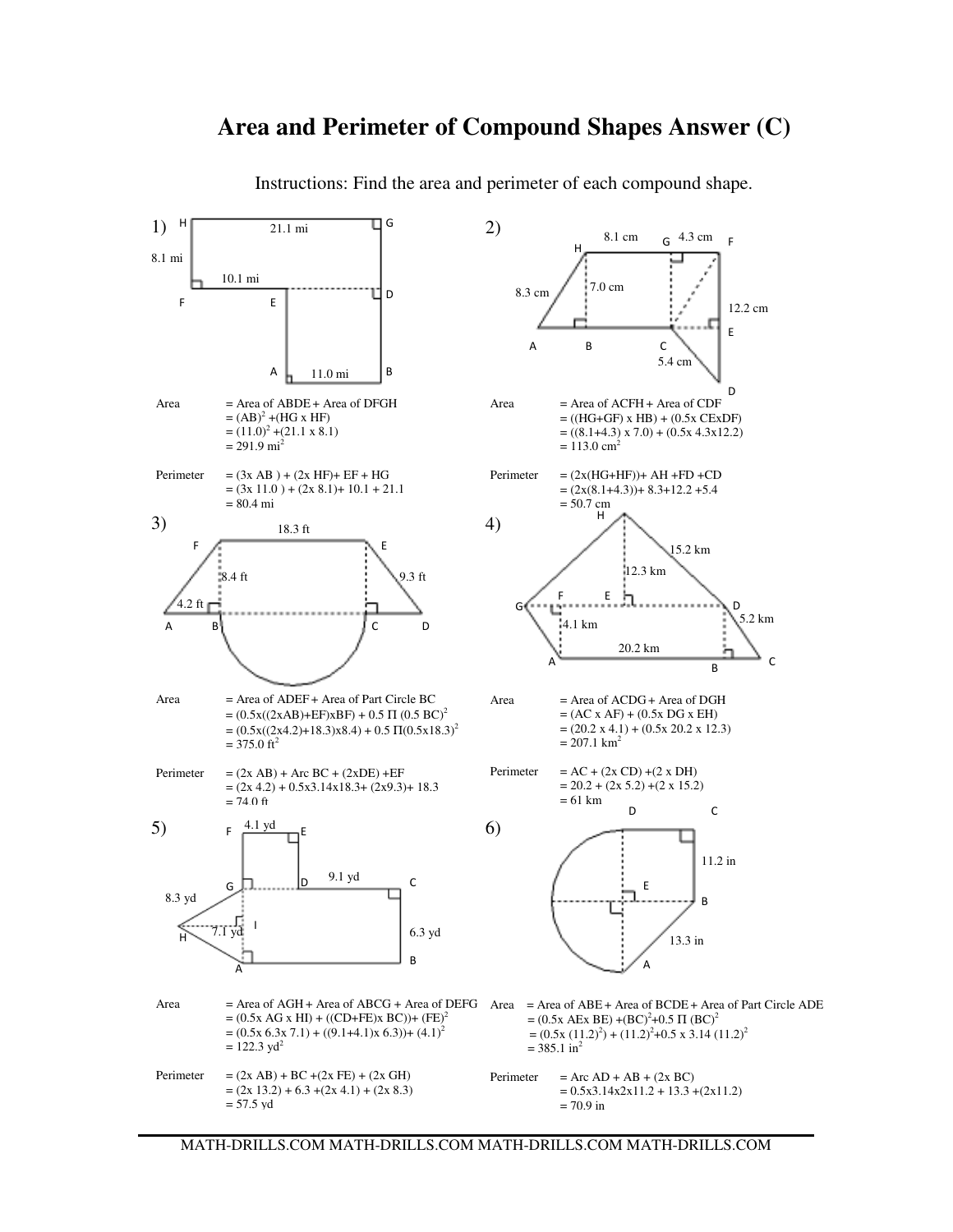### **Area and Perimeter of Compound Shapes (D)**

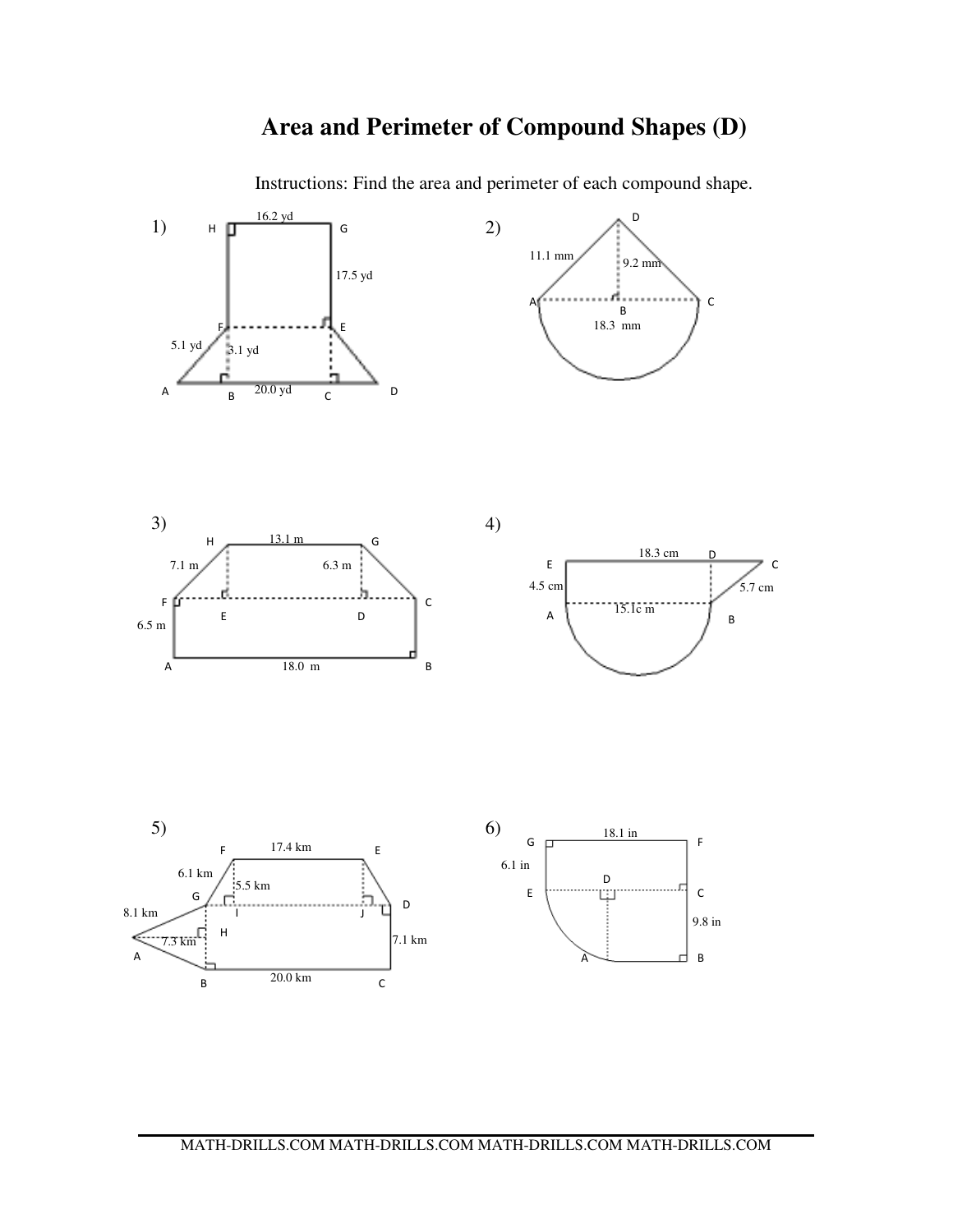#### 16.2 yd D H  $\Box$  G 1)  $H = \begin{bmatrix} 1 & 2 \end{bmatrix}$ 11.1 mm 9.2 mm 17.5 yd A (ייייייייייה-ה-ה-יייייה) כ B 18.3 mm F E 5.1 yd  $3.1$  yd D A  $B = 20.0$  yd c  $Area = Area of ADEF + Area of EFGH$ Area  $=$  Area of ACD + Area of Part Circle ABC  $= (0.5x (AD + FE)x BF) + (EG x GH)$  $=(0.5 \times AC \times DB) + 0.5 \Pi (0.5 \text{ AC})^2$  $=(0.5x (20.0 + 16.2)x 3.1) + (17.5 x 16.2)$  $=(0.5 \times 18.2 \times 9.2) + 0.5 \Pi (0.5 \times 18.3)^2$  $= 339.6$  yd<sup>2</sup>  $= 215.2$  mm<sup>2</sup> Perimeter =  $(2x AF) + AD + (2x GE)$ Perimeter  $= (2x AD) + Arc BC$  $=(2x 5.1) + 20.0 + (2x 17.5)$  $= (2x 11.1) + 0.5x3.14x18.3$  $= 65.2$  yd  $= 50.9$  mm 3)  $\frac{1}{131m}$  (4) H  $\frac{13.1 \text{ m}}{6}$  G 18.3 cm D E  $\mathcal{C}$  $7.1 \text{ m}$  6.3 m  $4.5 \text{ cm}$   $5.7 \text{ cm}$ J. F f. C  $A = \begin{bmatrix} 15.1c \text{ m} & 1 \end{bmatrix}$ E D 6.5 m A 18.0 m B  $Area = Area of ABCF + Area of FCGH$  $Area = Area of ABCDE + Area of Part Circle AB$  $= (AB \times BC) + (0.5 \times (FC+HG) \times DG)$  $= (0.5(EC + AB)x AE) + 0.5 \Pi (0.5 AB)^2$  $=(18.0 \times 6.5) + (0.5 \times (18.0 + 13.1) \times 6.3)$  $=(0.5(18.3+15.1)x 4.5) + 0.5 \Pi (0.5x15.1)^2$  $= 214.9$  m<sup>2</sup>  $= 164.6$  cm<sup>2</sup> Perimeter  $= (2x AF) + AB + (2x FH) + GH$ Perimeter =  $Arc BC + BC + EC + EA$  $=(2x 6.5) + 18.0 + (2x 7.1) + 13.1$  $= 0.5x3.14x15.1 + 5.7 + 18.3 + 4.5$  $= 58.3 m$  $= 52.2 cm$ 18.1 in 5)  $\qquad \qquad$  5) G F F E 17.4 km 6.1 in 6.1 km D 5.5 km E C G D 8.1 km I J 9.8 in  $7.3 \text{ km}^1$   $\frac{1}{1}$   $\frac{1}{2}$   $\frac{1}{2}$   $\frac{1}{2}$   $\frac{1}{2}$   $\frac{1}{2}$   $\frac{1}{2}$   $\frac{1}{2}$   $\frac{1}{2}$   $\frac{1}{2}$   $\frac{1}{2}$   $\frac{1}{2}$   $\frac{1}{2}$   $\frac{1}{2}$   $\frac{1}{2}$   $\frac{1}{2}$   $\frac{1}{2}$   $\frac{1}{2}$   $\frac{1}{2}$   $\frac{1}{2}$   $\frac{1}{2}$ H A  $\lambda$   $\lambda$   $\lambda$   $\lambda$   $\lambda$   $\lambda$   $\lambda$   $\lambda$ B 20.0 km C Area  $=$  Area of BCDG + Area of ABG + Area of DEFG Area = Area of(ABCD + CEFG) + Area of Part Circle ADE  $= (BC \times CD) + (0.5 \times BC \times AH) + (0.5(GD + EF) \times IF)$  $= (BC)^2 + (FG \times GE) + 0.25 \Pi (BC)^2$  $=(20.0 \times 7.1)+(0.5 \times 7.1 \times 7.3)+(0.5 \times (20.0+17.4) \times 5.5)$  $= (9.8)^2 + (18.1x\,6.1) + 0.25\,\Pi\,(9.8)^2$  $= 270.8$  km<sup>2</sup>  $= 281.8 \text{ in}^2$ Perimeter  $= (2x AB) + BC + CD + (2x ED) + FE$ Perimeter =  $(2x AB) + (2x GE) + FG + Arc AE$  $=(2x 8.1) + 20.0 + 7.1 + (2x 6.1) + 17.4$  $=(2x 9.8) + (2x 6.1) + 18.1 + 0.25x3.14x2x9.8$  $= 72.9$  km  $= 65.3$  in

#### **Area and Perimeter of Compound Shapes Answer (D)**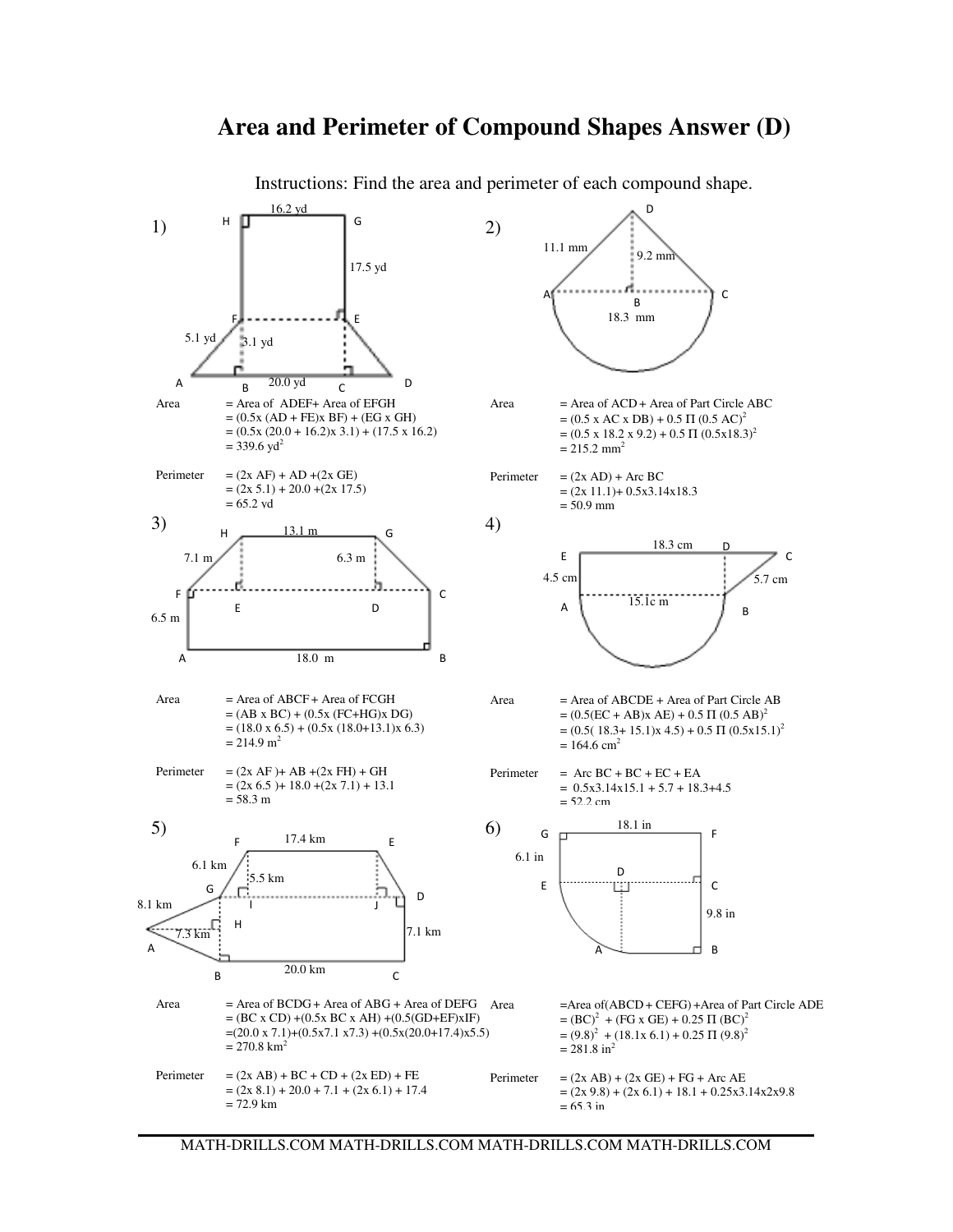# **Area and Perimeter of Compound Shapes (E)**

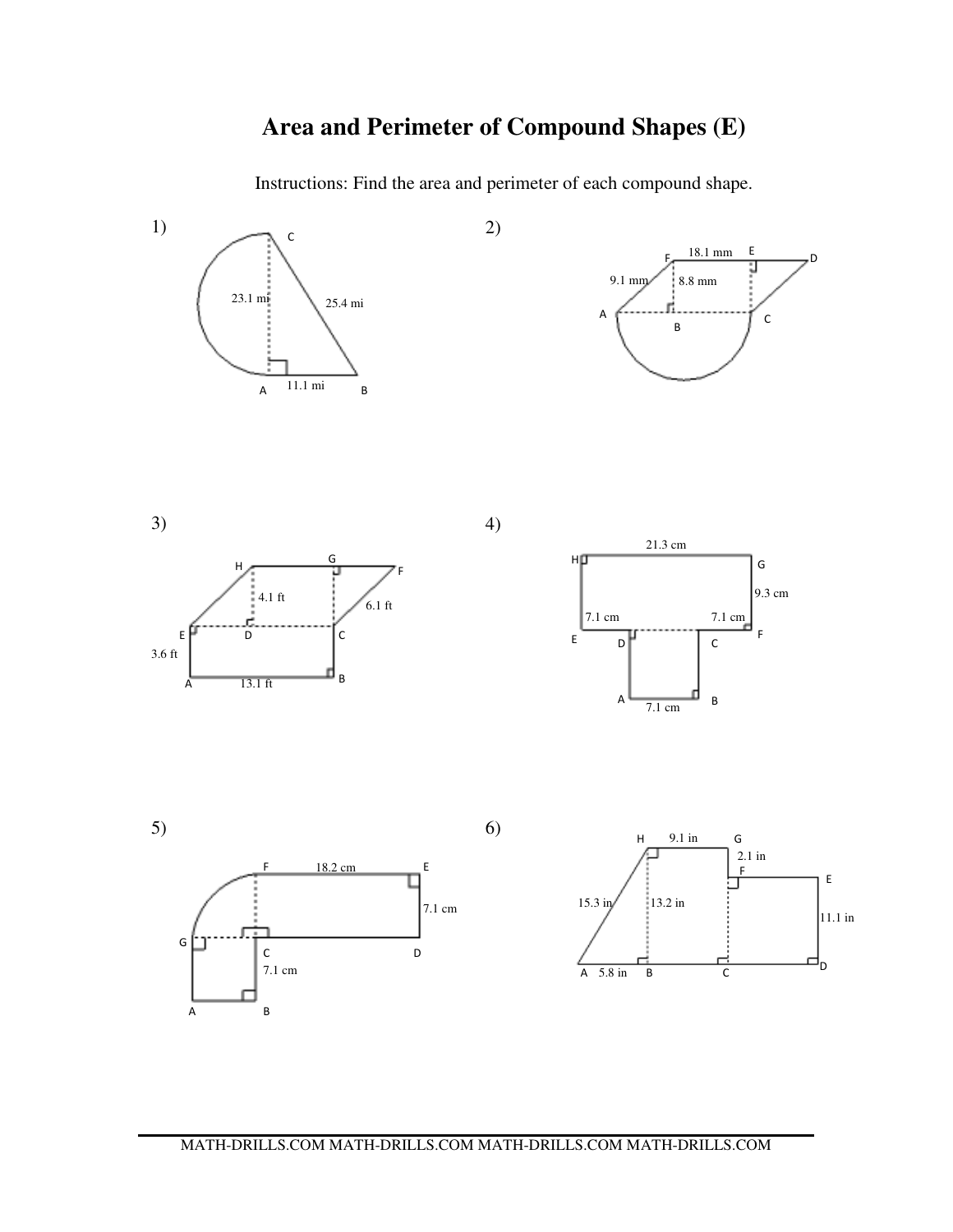#### **Area and Perimeter of Compound Shapes Answer (E)**

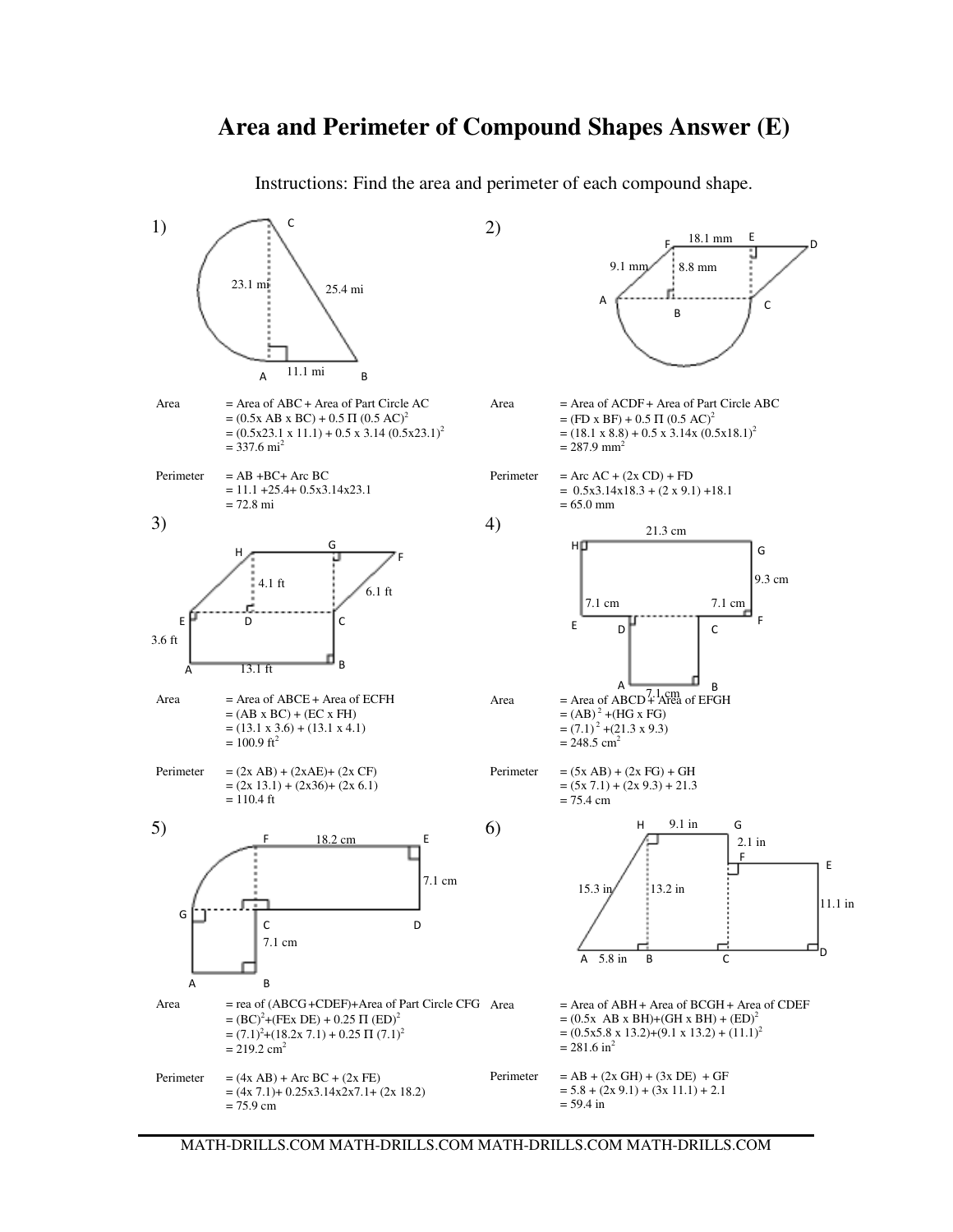## **Area and Perimeter of Compound Shapes (F)**

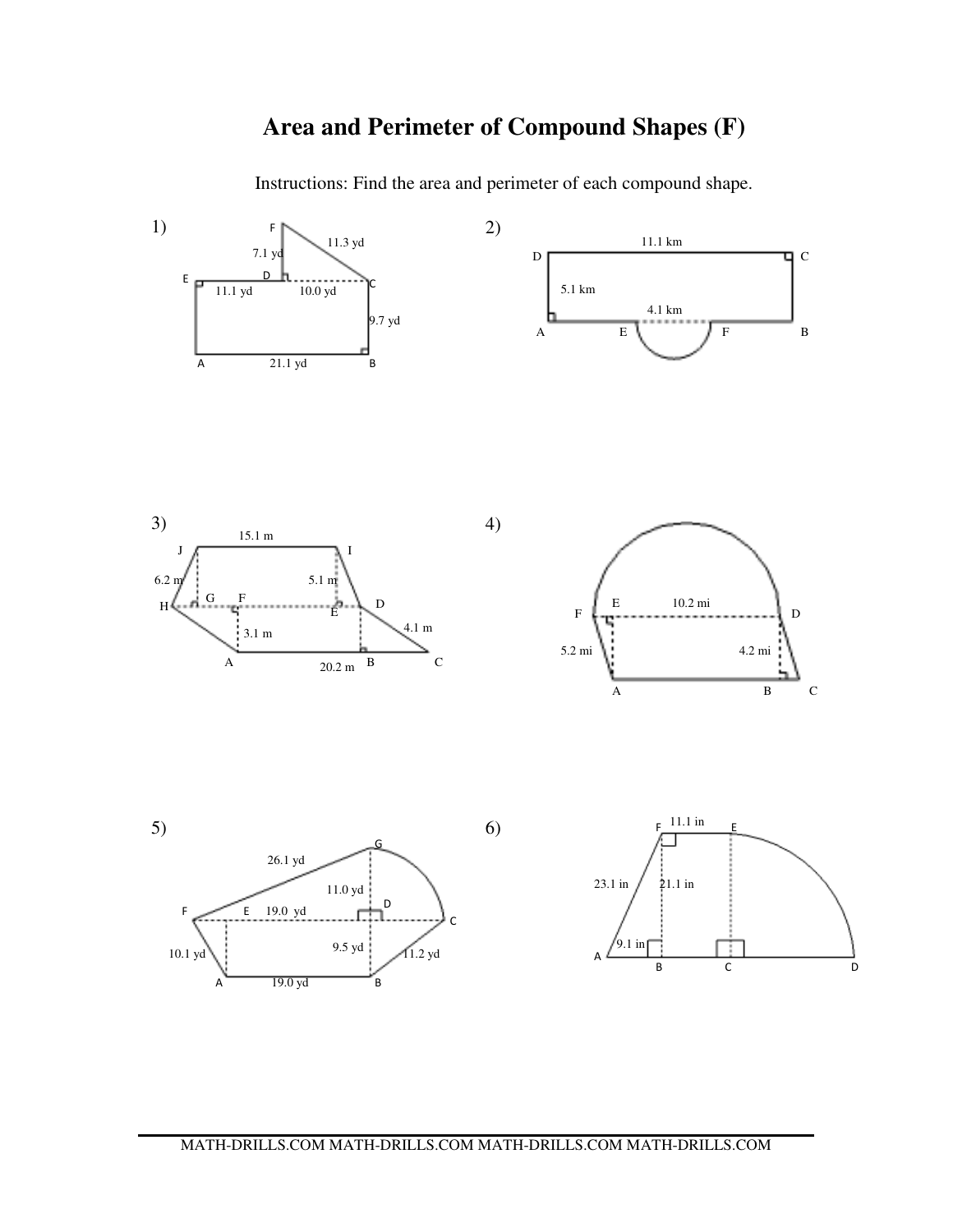### **Area and Perimeter of Compound Shapes Answer (F)**

Instructions: Find the area and perimeter of each compound shape.



MATH-DRILLS.COM MATH-DRILLS.COM MATH-DRILLS.COM MATH-DRILLS.COM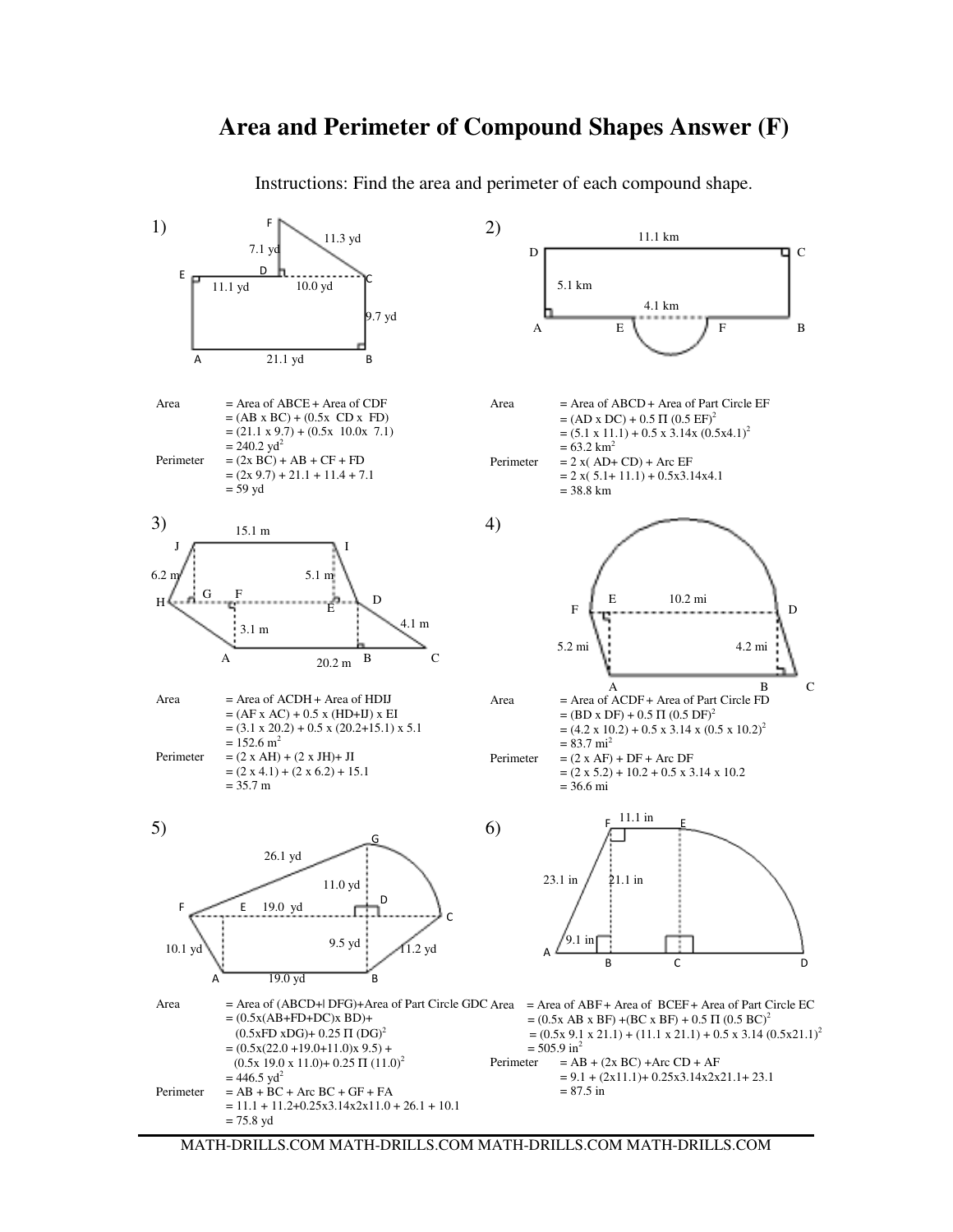### **Area and Perimeter of Compound Shapes (G)**

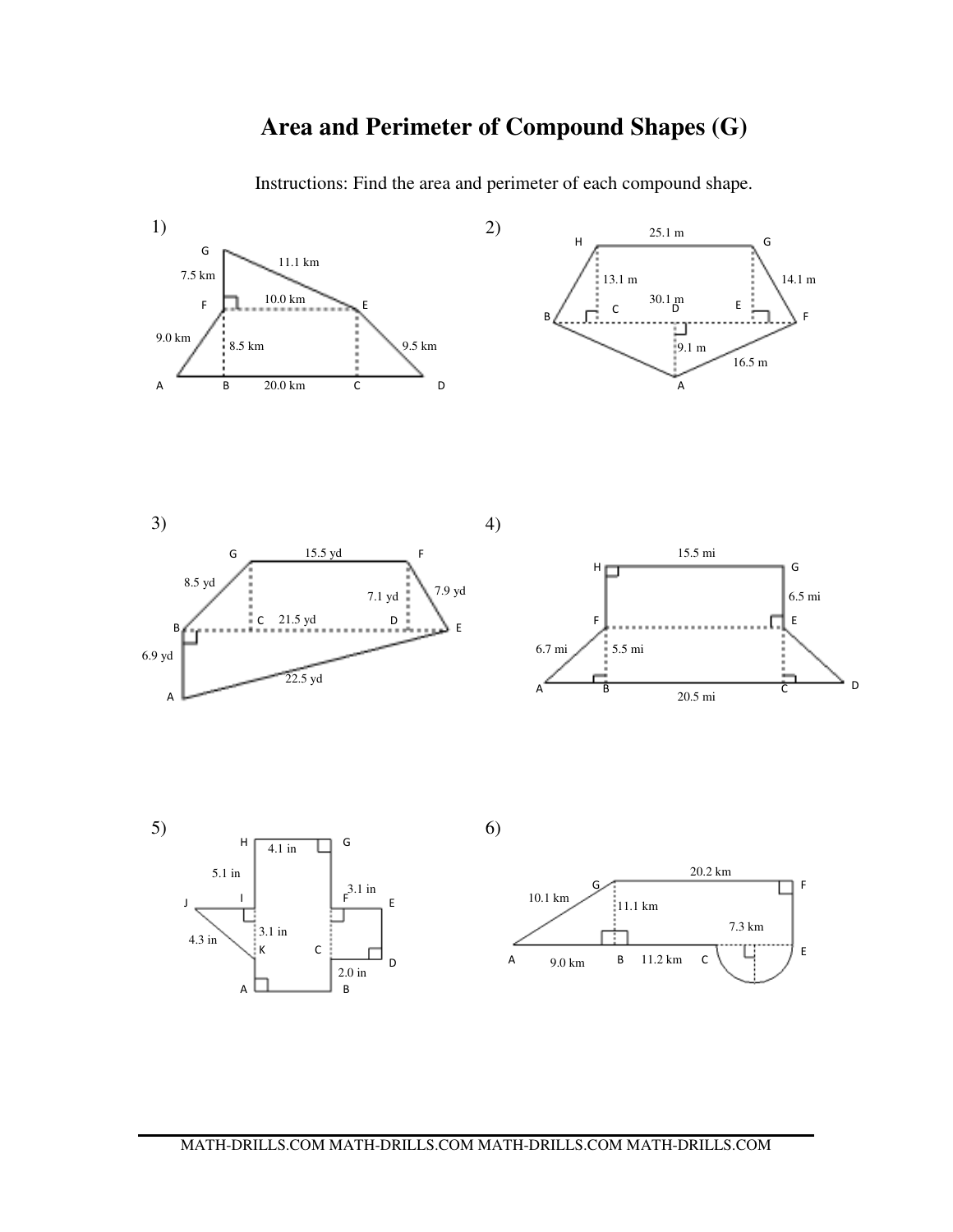### **Area and Perimeter of Compound Shapes Answer (G)**

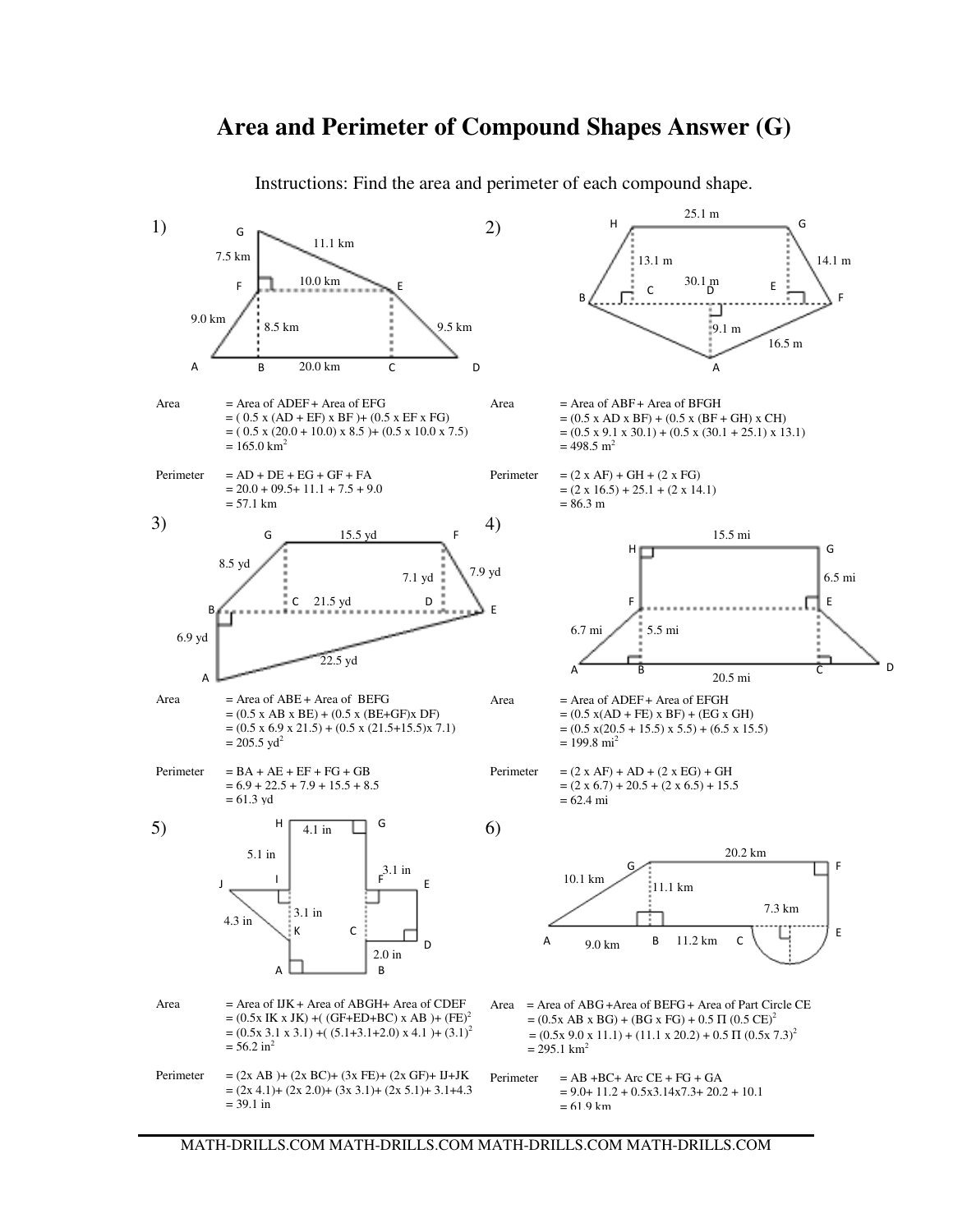### **Area and Perimeter of Compound Shapes (H)**

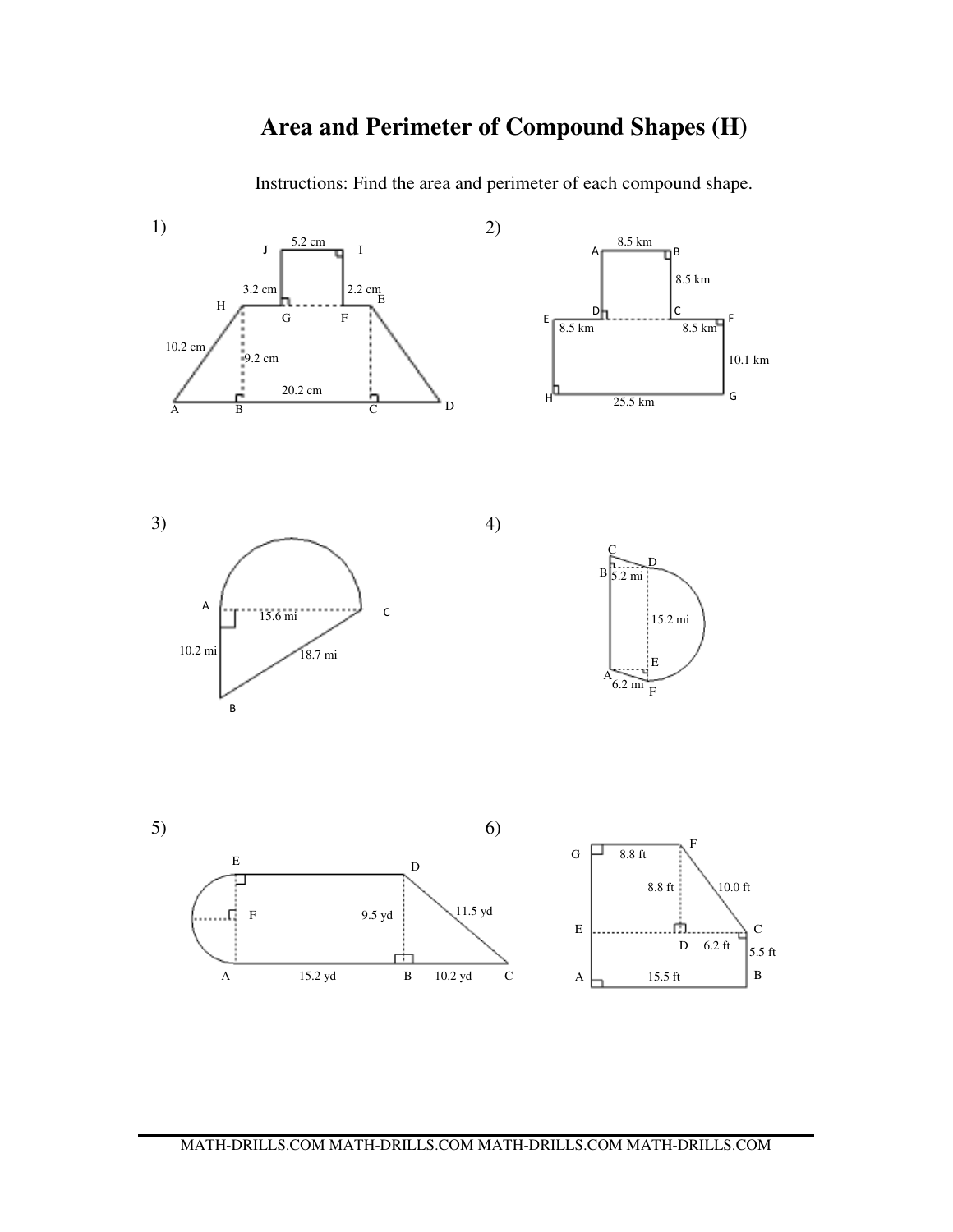#### **Area and Perimeter of Compound Shapes Answer (H)**

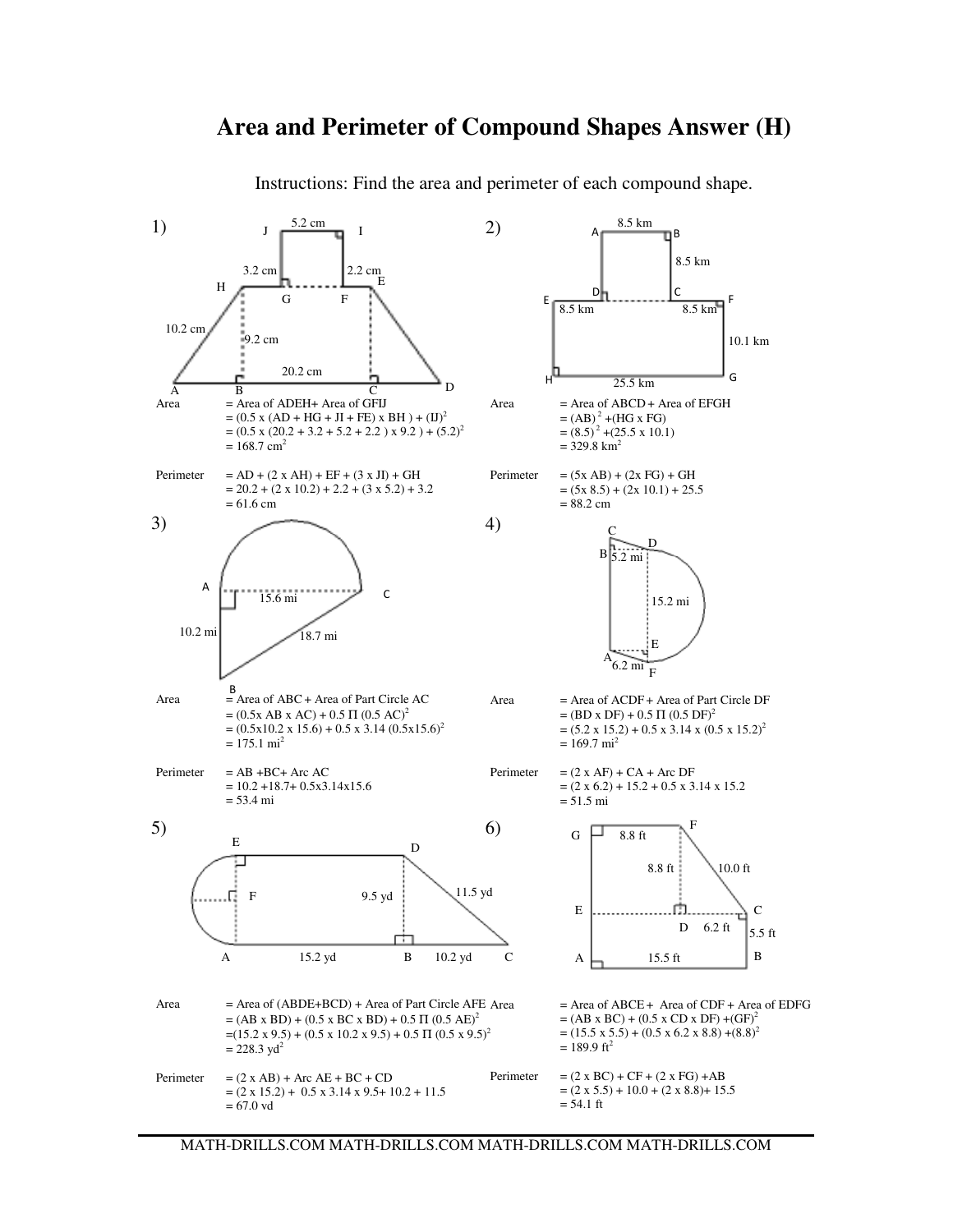## **Area and Perimeter of Compound Shapes (I)**







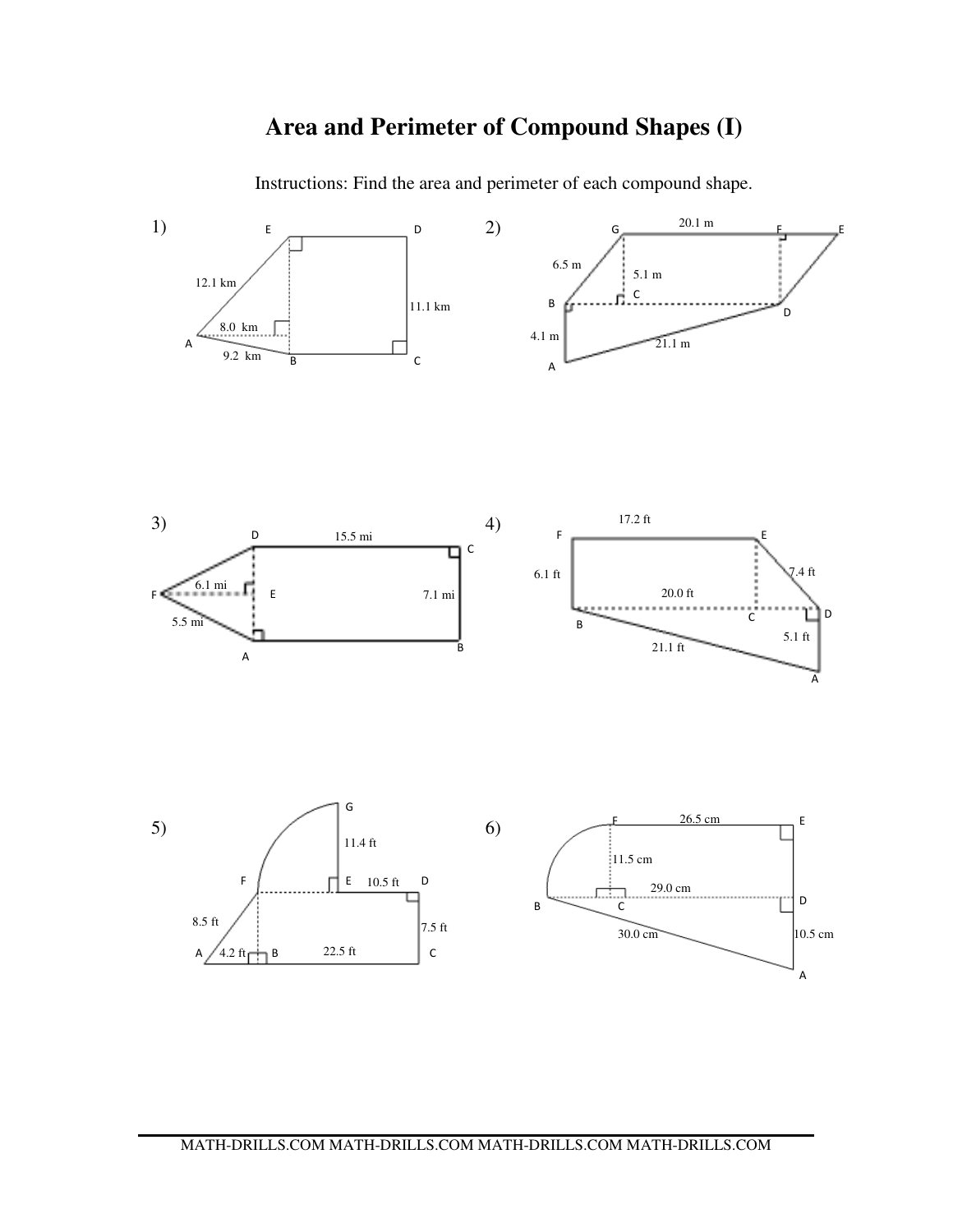### **Area and Perimeter of Compound Shapes Answer (I)**

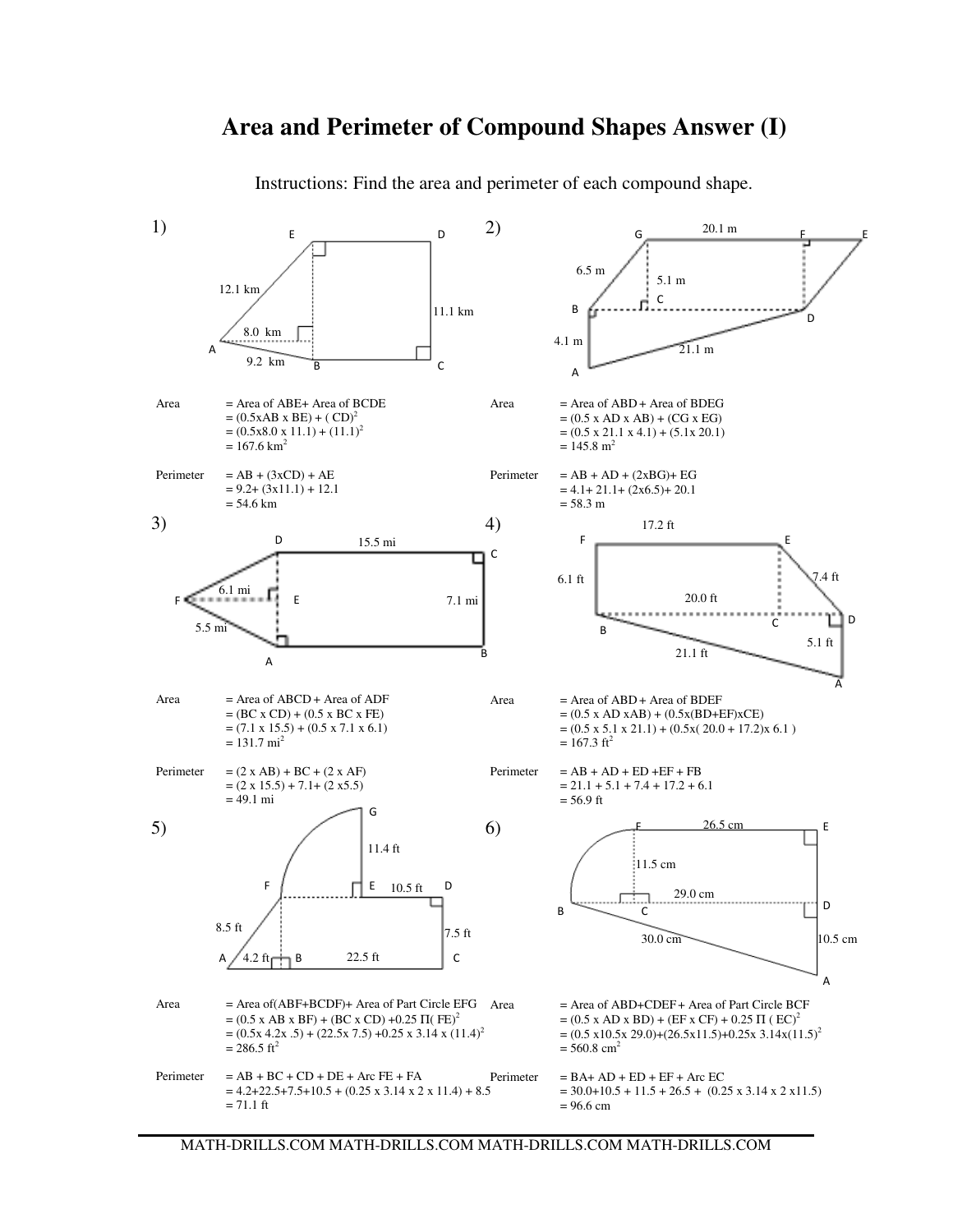## **Area and Perimeter of Compound Shapes (J)**